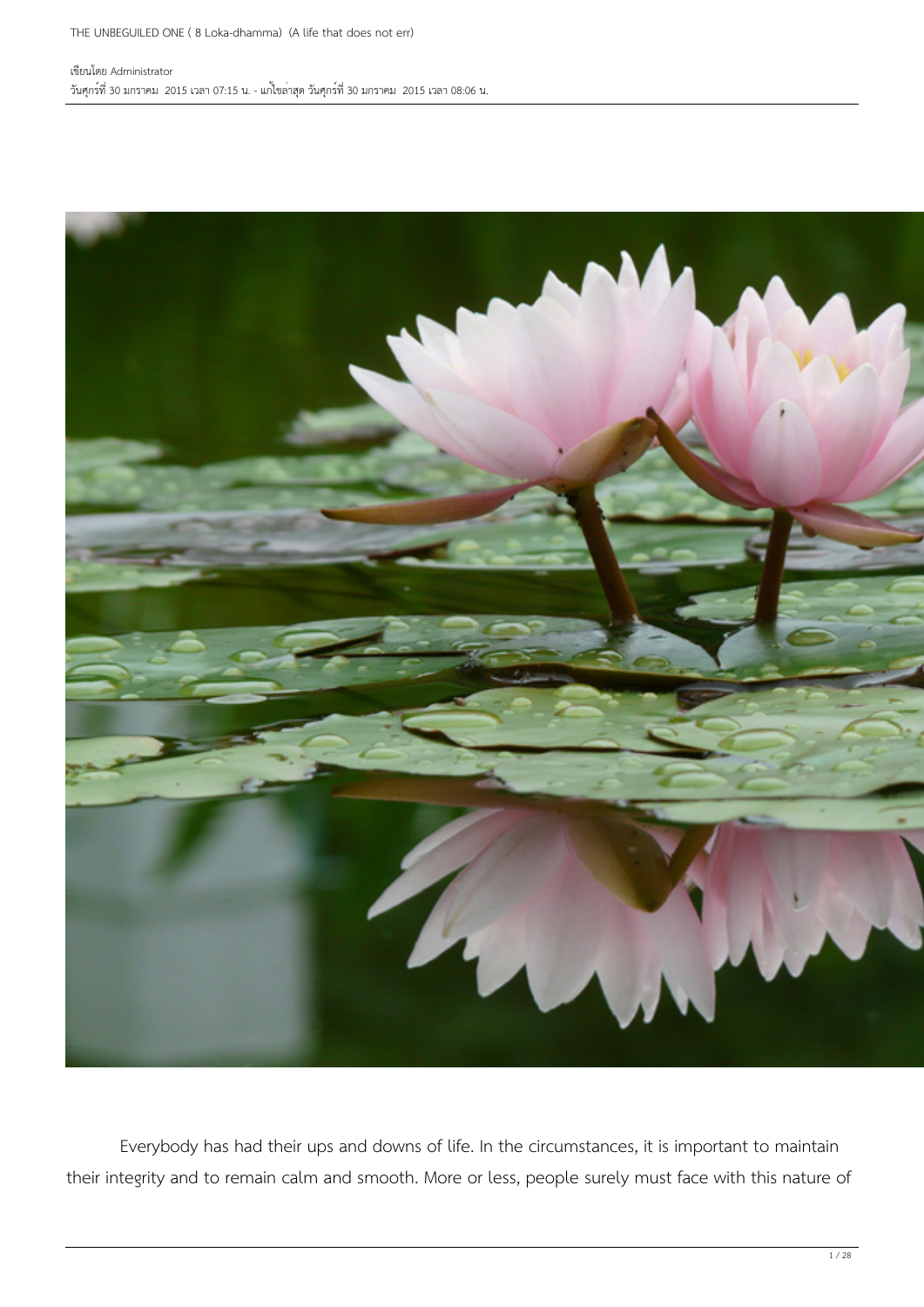eight manifestations of Worldly Vicissitudes (Loka-dhamma). But it is not easy for a layman to become tolerant of Lokadhamma. In the Mangala Sutta, the Buddha said:

"Phutthassa lokadhammehi cittam yassa na kampati"

 The Arahant's mind remains unshaken. In other words, he is unaffected by gain and loss, praise and blame, fame and defame, happiness and sorrow, when affected by pair of worldly vicissitudes. He remains calm and stable in mind, because there are no defilements (kilesa) at all. There are no dangers for him. So, the arahants are also subjected to Lokadhamma though they can receive both ones of the good and the bad with equanimity (uppekkha).

 Lokadhamma shows the natural consequences that every being has to receive and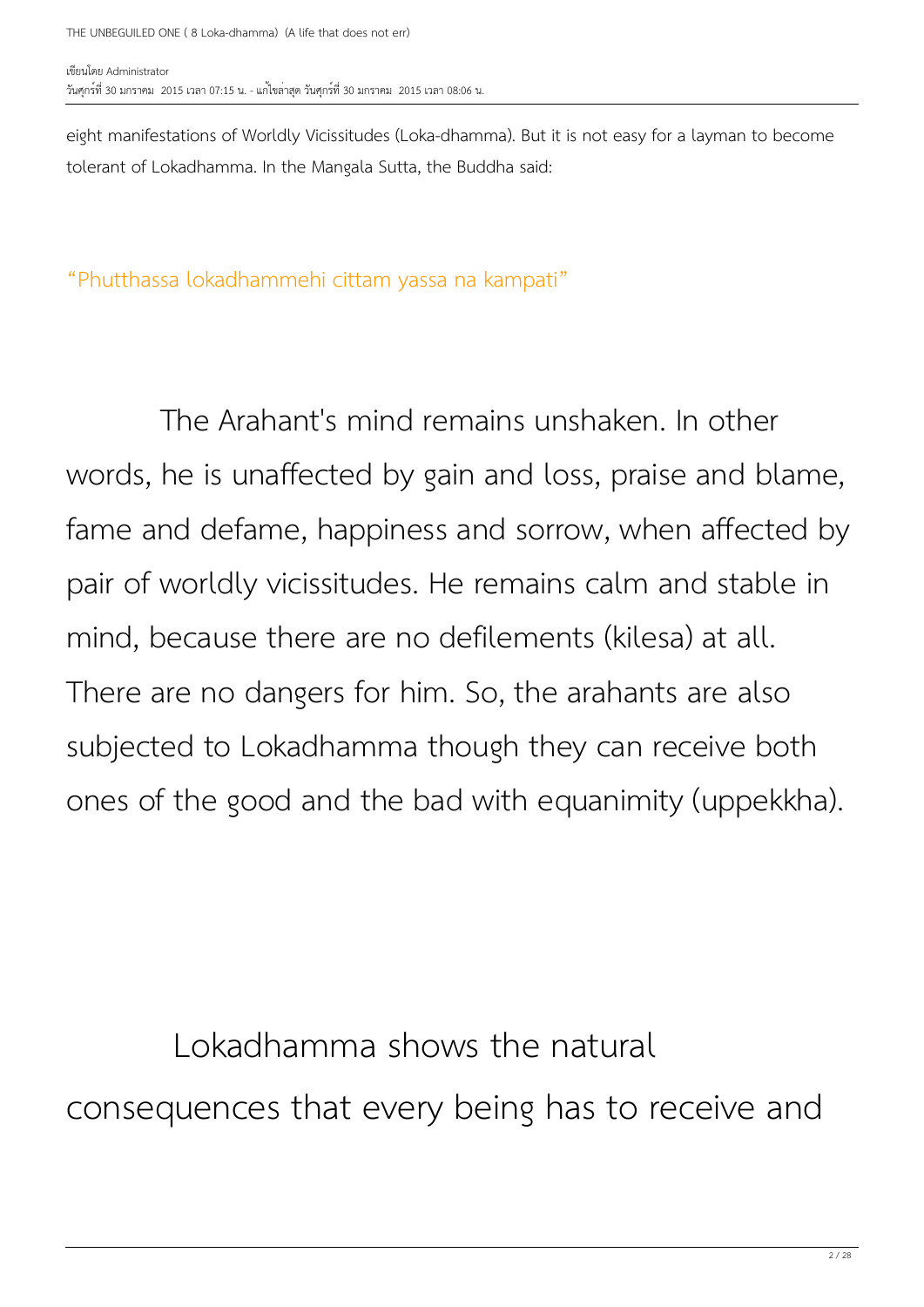contend with. It relates to the loka of sentient beings (Sattava). Therefore, Loka means "being" and Dhamma means the "law".

The Buddha had delivered Lokadhamma in his suttas. Like a shadow, human beings are always accompanying Lokadhamma. No one can dispel it.

#### The Worldly Vicissitudes are composed of eight in number. The following eight laws are grouped in pairs:

#### Sweet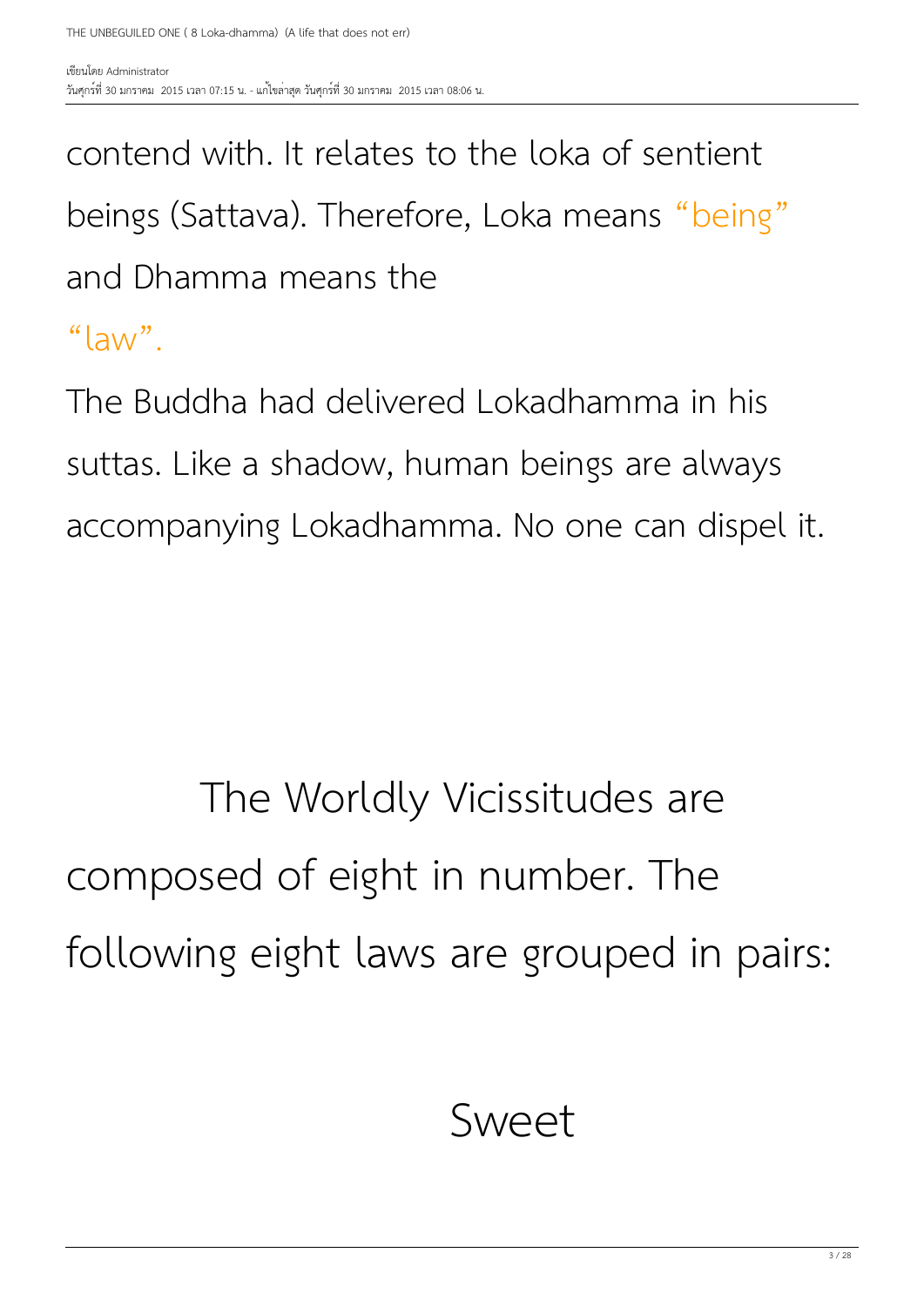#### Bitter

1. Gain

2. Loss

3. Repute

4. Disrepute

5. Praise

6. Blame

7. Happiness

8. Suffering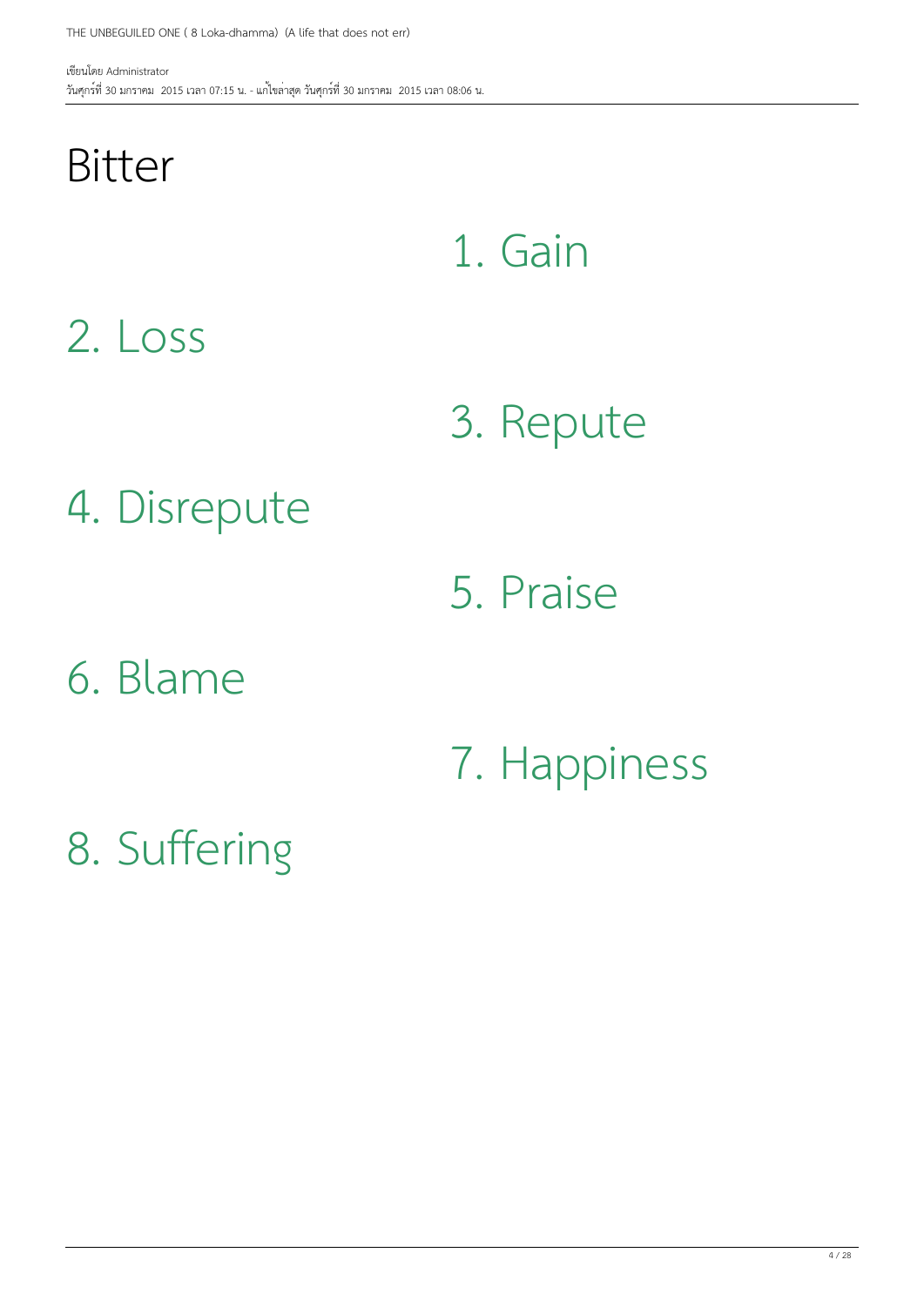A person who is not heedless or so enraptured by life and the world that he is enslaved by them-"deceived by the world, drunk on life," as it were-is one who is mindful, who knows how to look and investigate, and knows the right attitude to adopt to the truths that exist inherently in life and this world as the natural course of things, as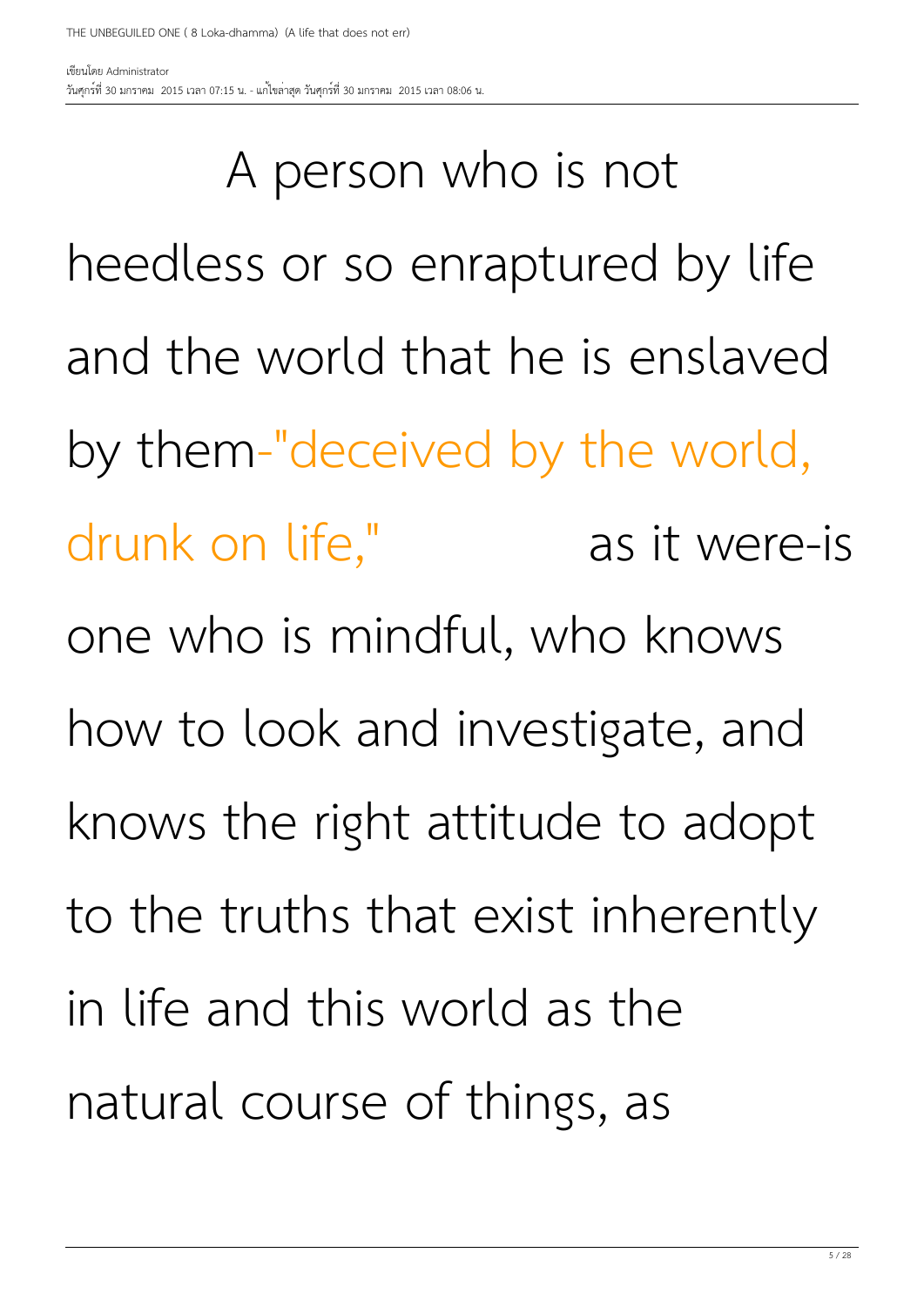#### follows:

### Knowing the ways of the world: he reflects on,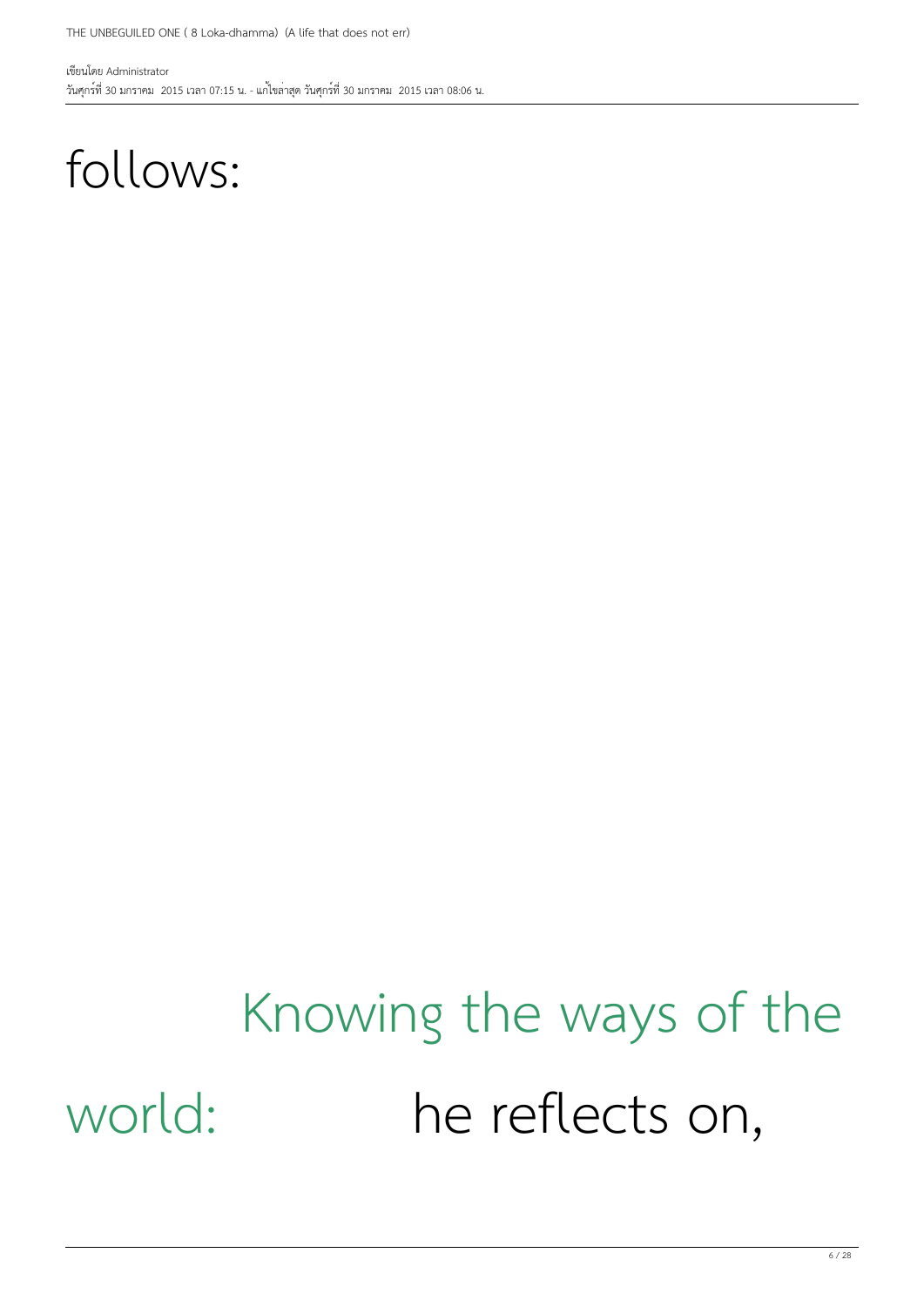understands and establishes mindfulness properly in relation to the ever-changing conditions in life within the world known as the eight loka-dhamma (norms of the world, or normal conditions which repeatedly visit worldly beings, and by which worldly beings are constantly being spun around):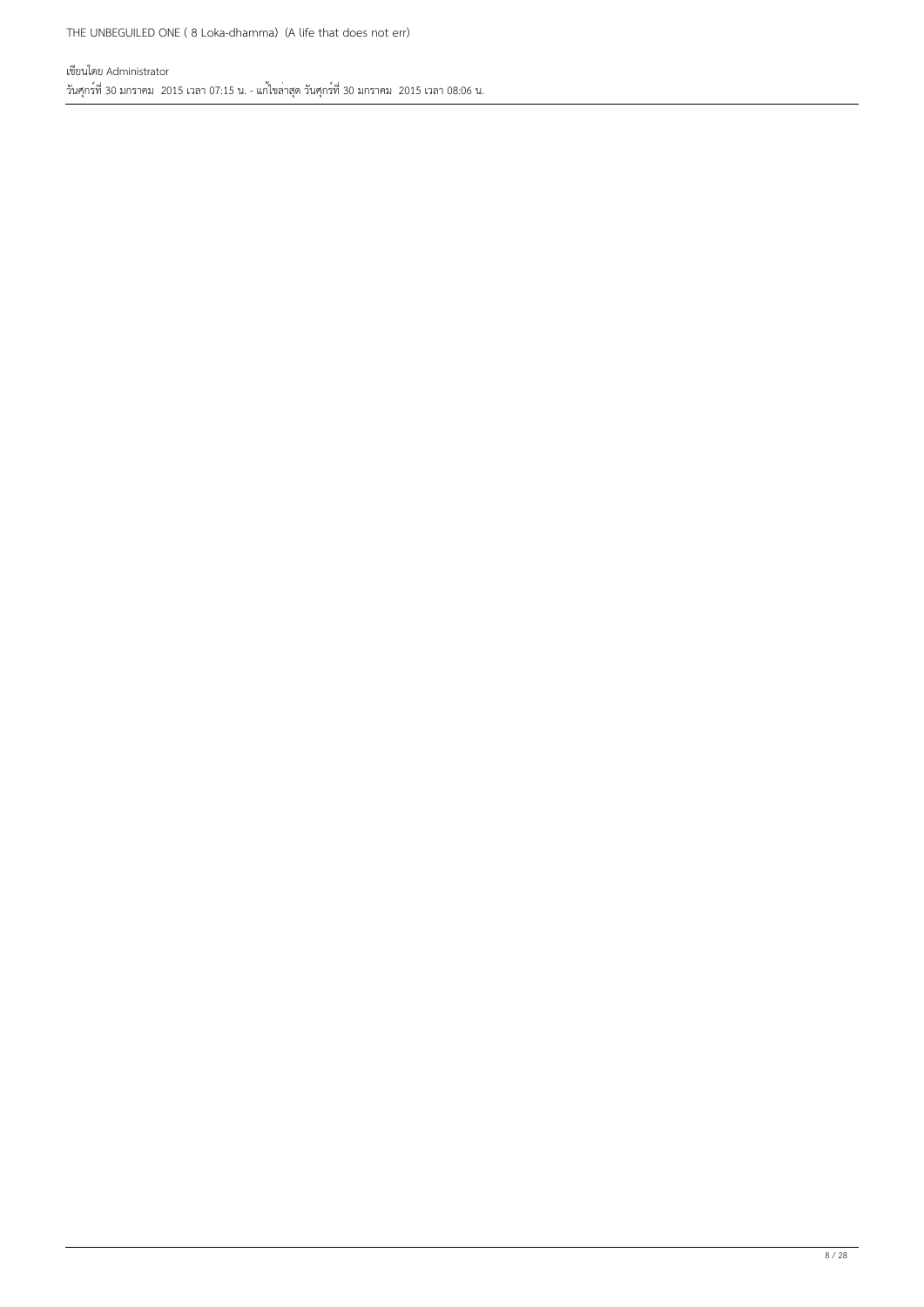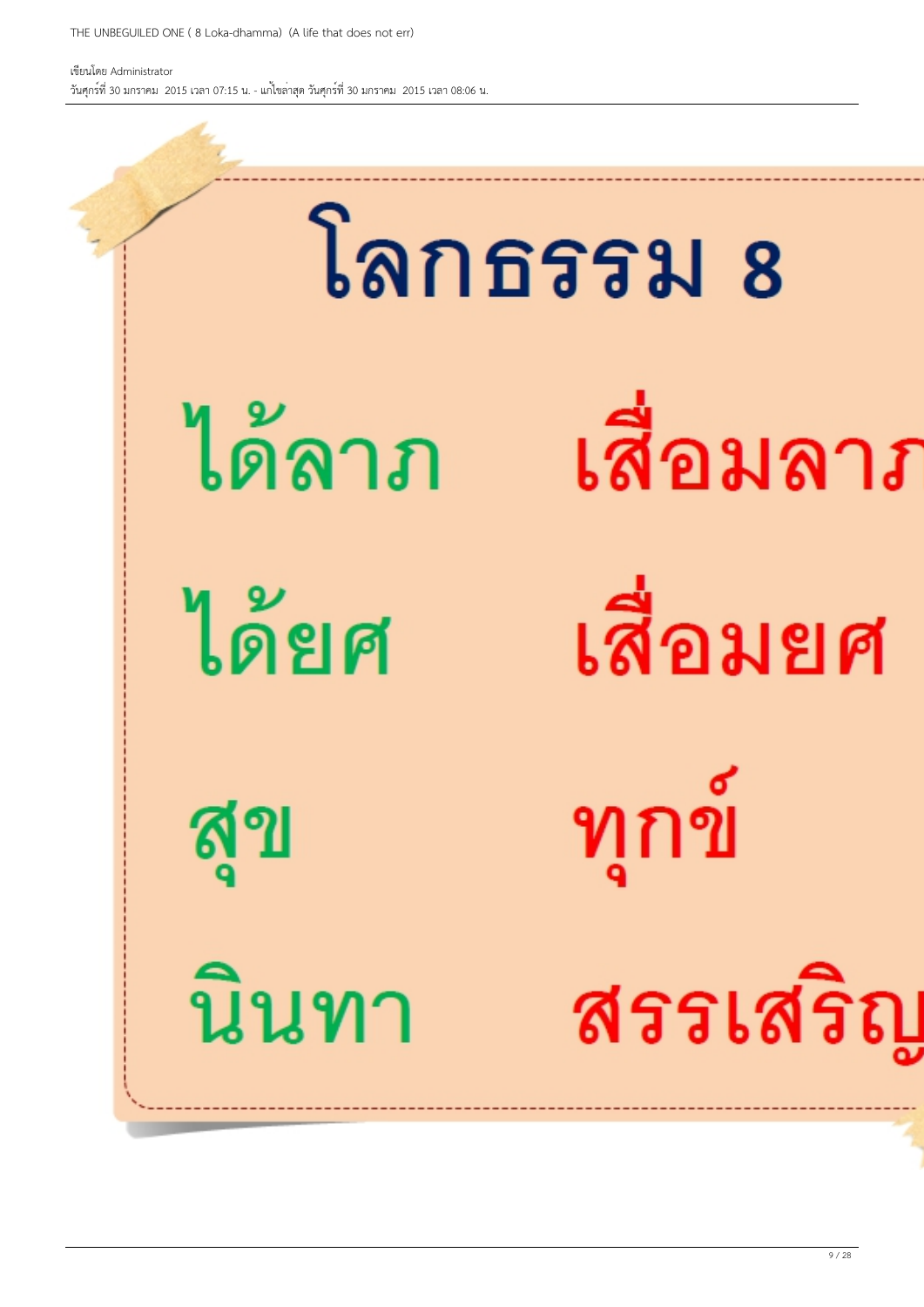วันศุกร์ที่ 30 มกราคม 2015 เวลา 07:15 น. - แก้ไขล่าสุด วันศุกร์ที่ 30 มกราคม 2015 เวลา 08:06 น.

เขียนโดย Administrator

 These eight worldly conditions are divided into two sides, those that are pleasant, desirable and generally aspired to, known as ittharammana, and those that are distressing, undesirable, and generally abhorred, known as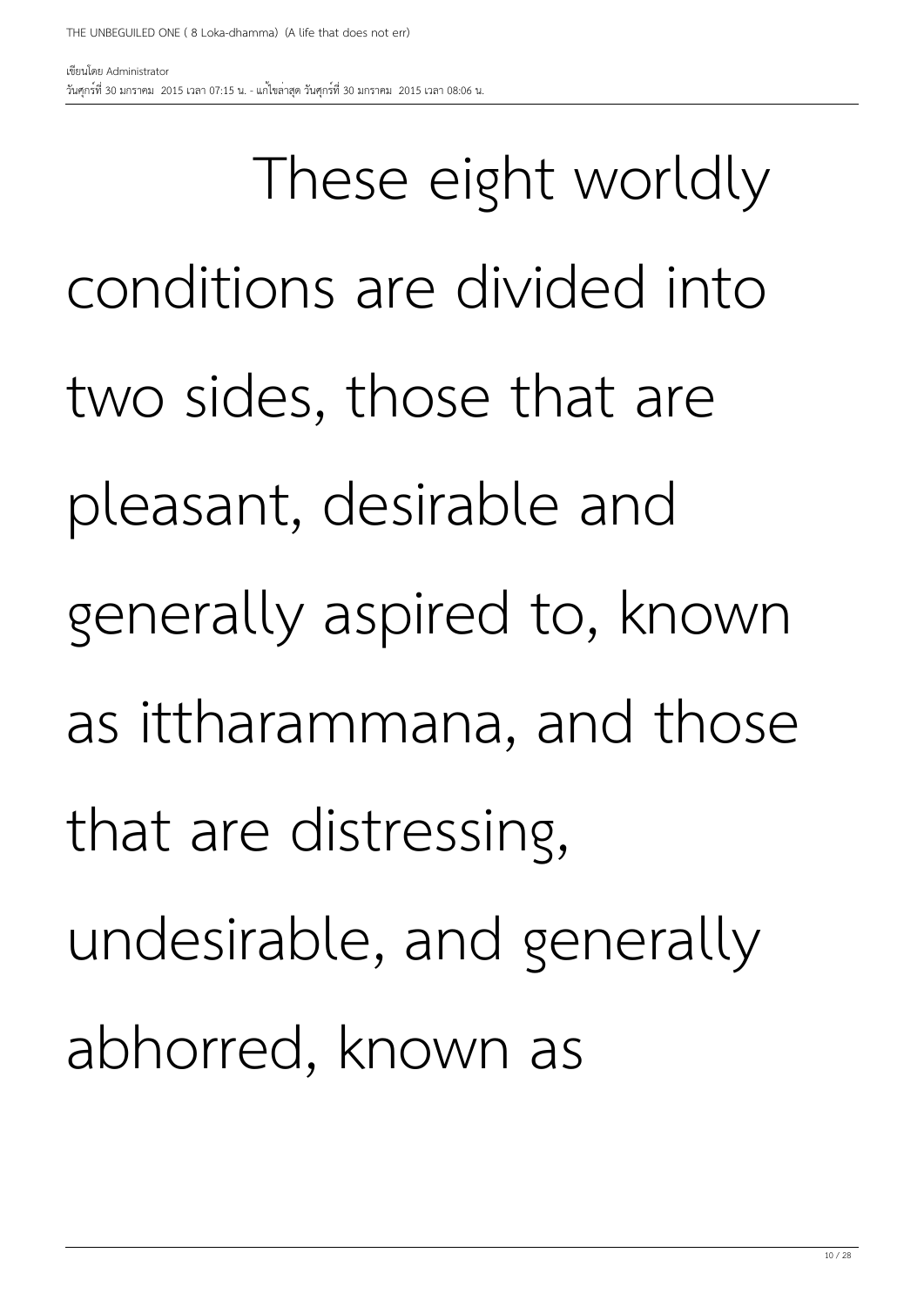วันศุกร์ที่ 30 มกราคม 2015 เวลา 07:15 น. - แก้ไขล่าสุด วันศุกร์ที่ 30 มกราคม 2015 เวลา 08:06 น.

เขียนโดย Administrator

anittharammana. Regardless of whether they are liked or not, these eight worldly conditions can arise for everyone, be they unlearned and unenlightened or learned and enlightened, the only difference lying in the way each person responds to and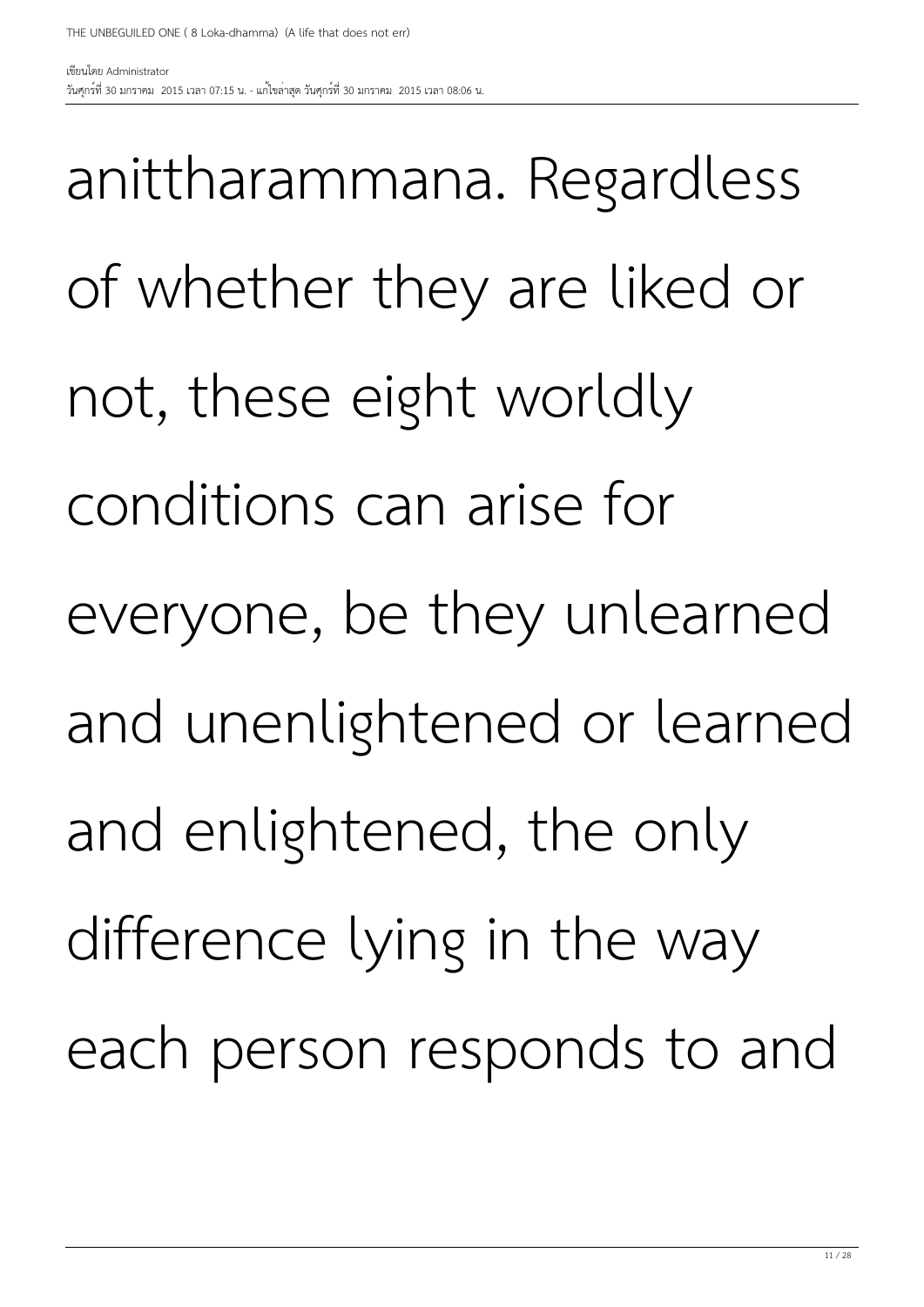#### acts on them. That is to say:

### 1. Unlearned, unenlightened beings do not know or understand the true nature of worldly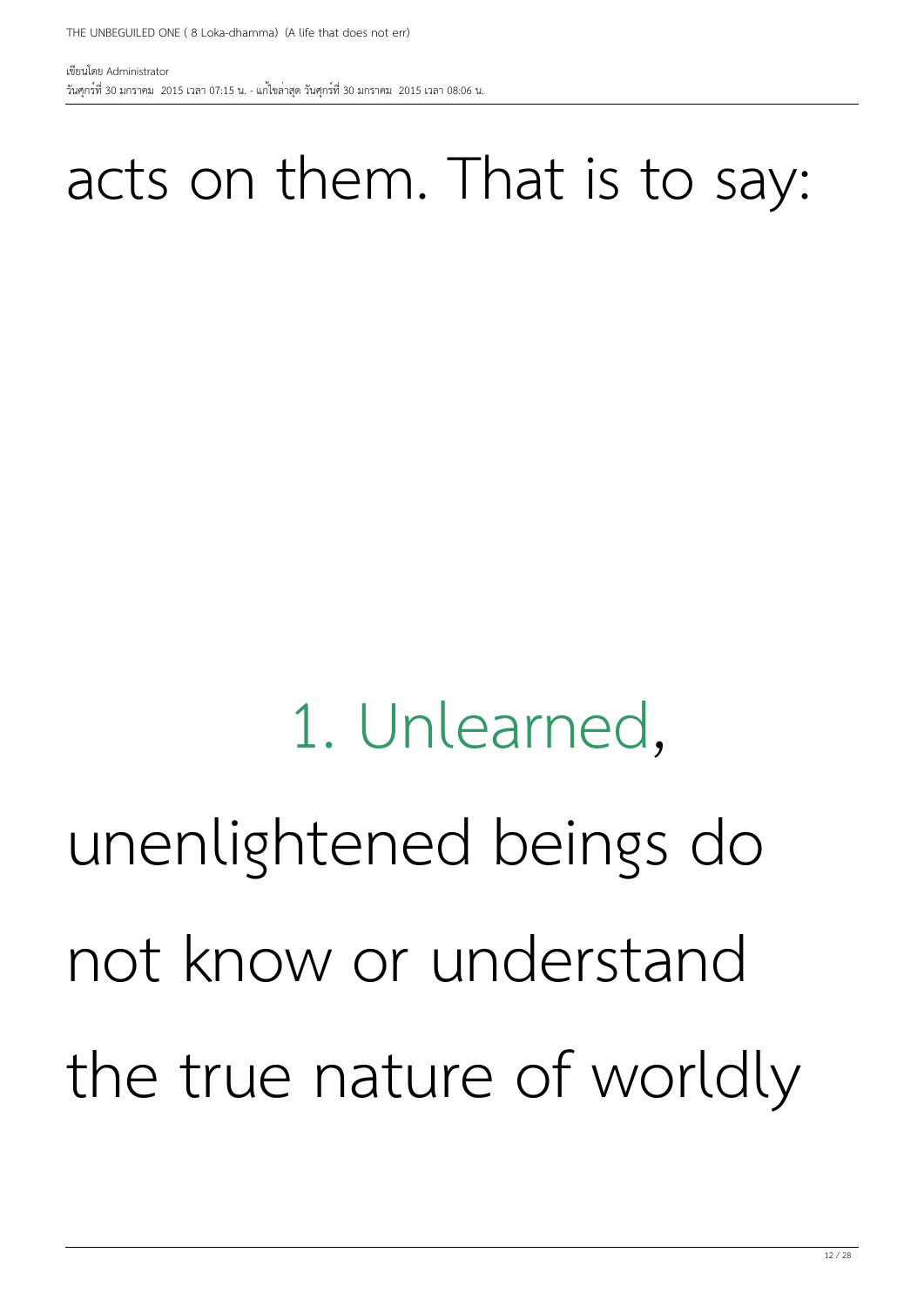conditions and so they mindlessly rejoice and lament over them: whenever they win they become indulgent and vainglorious, and whenever they lose they become sad and despondent, or even deranged. They let worldly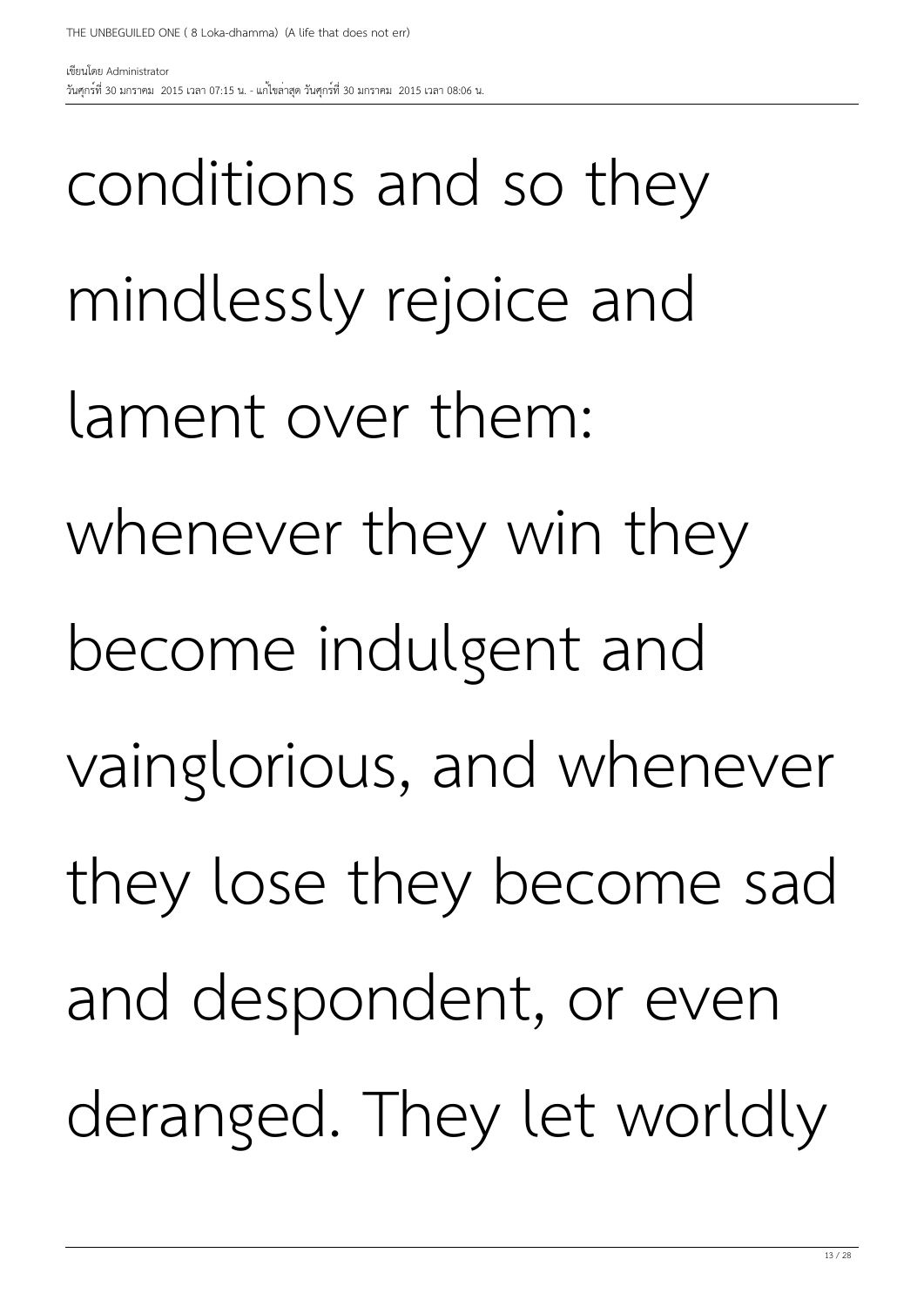conditions control their lives and overwhelm their minds, so that they are forever experiencing ups and downs and do not transcend sorrow.

#### 2. Learned noble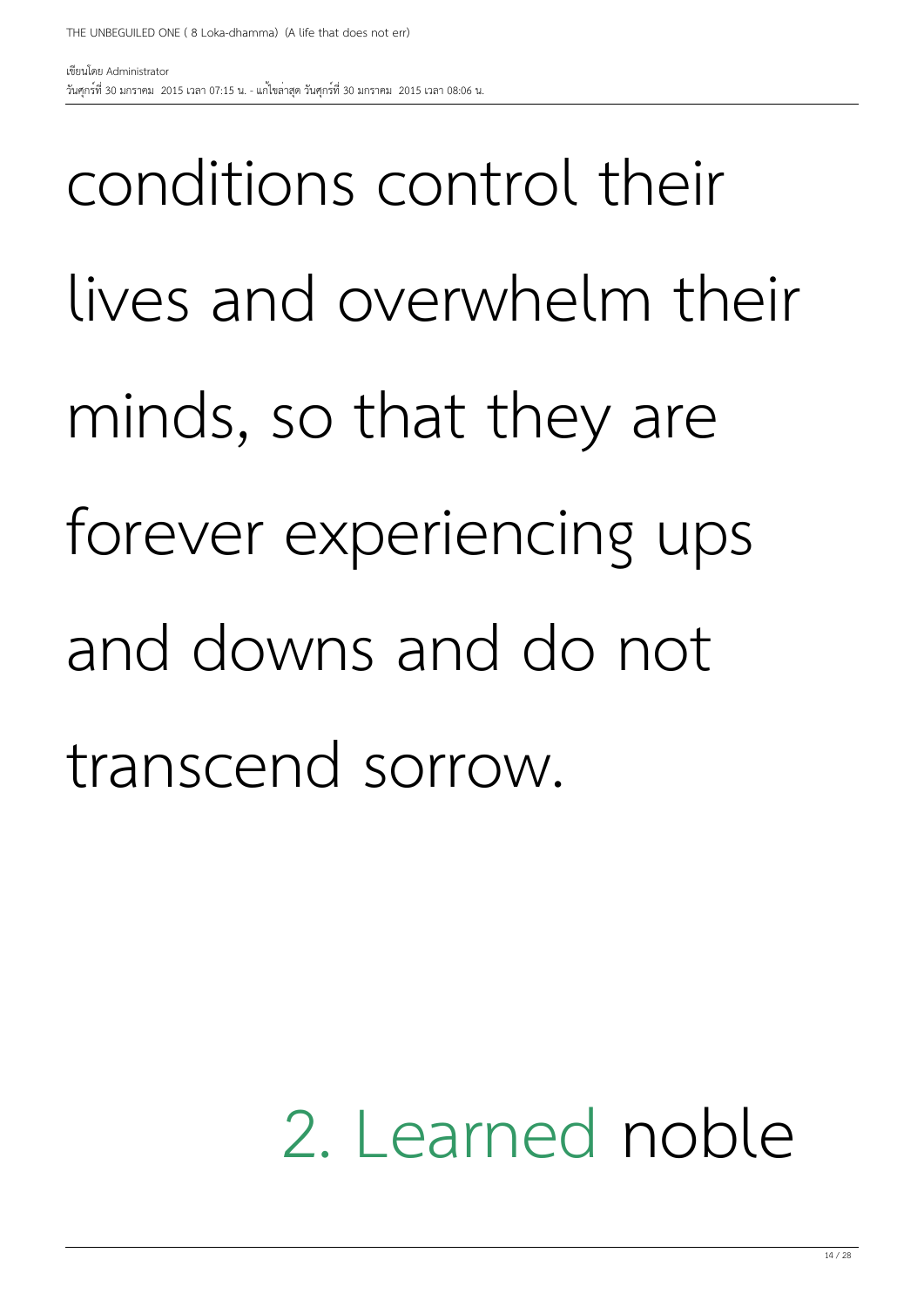disciples know how to reflect on worldly conditions and see their true nature: that all things that arise, whatever they may be, are without exception unstable, impermanent, imperfect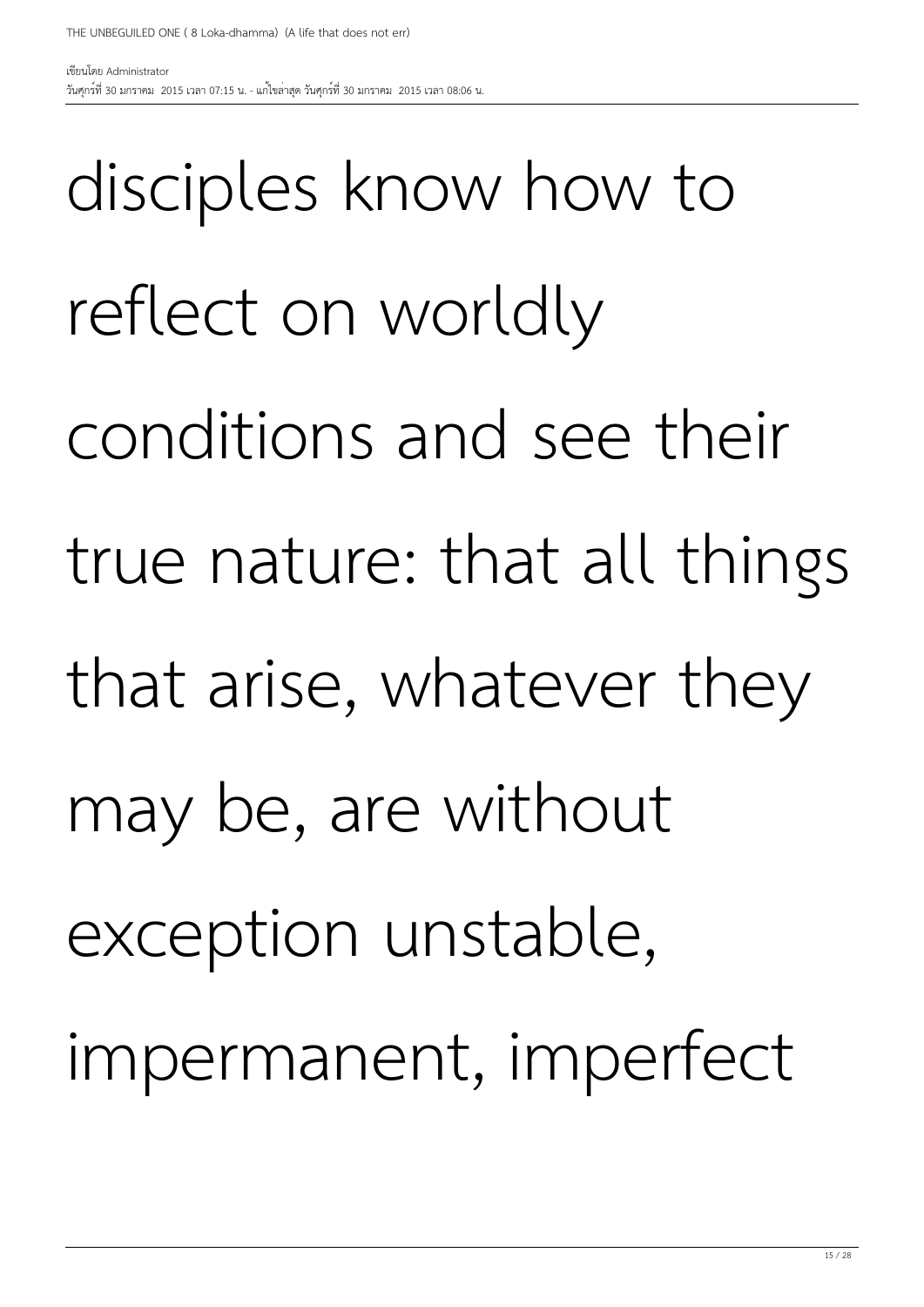วันศุกร์ที่ 30 มกราคม 2015 เวลา 07:15 น. - แก้ไขล่าสุด วันศุกร์ที่ 30 มกราคม 2015 เวลา 08:06 น.

เขียนโดย Administrator

and naturally subject to change. Thus they do not mindlessly indulge in pleasant experiences (ittharammana) or become saddened or depressed on account of unpleasant experiences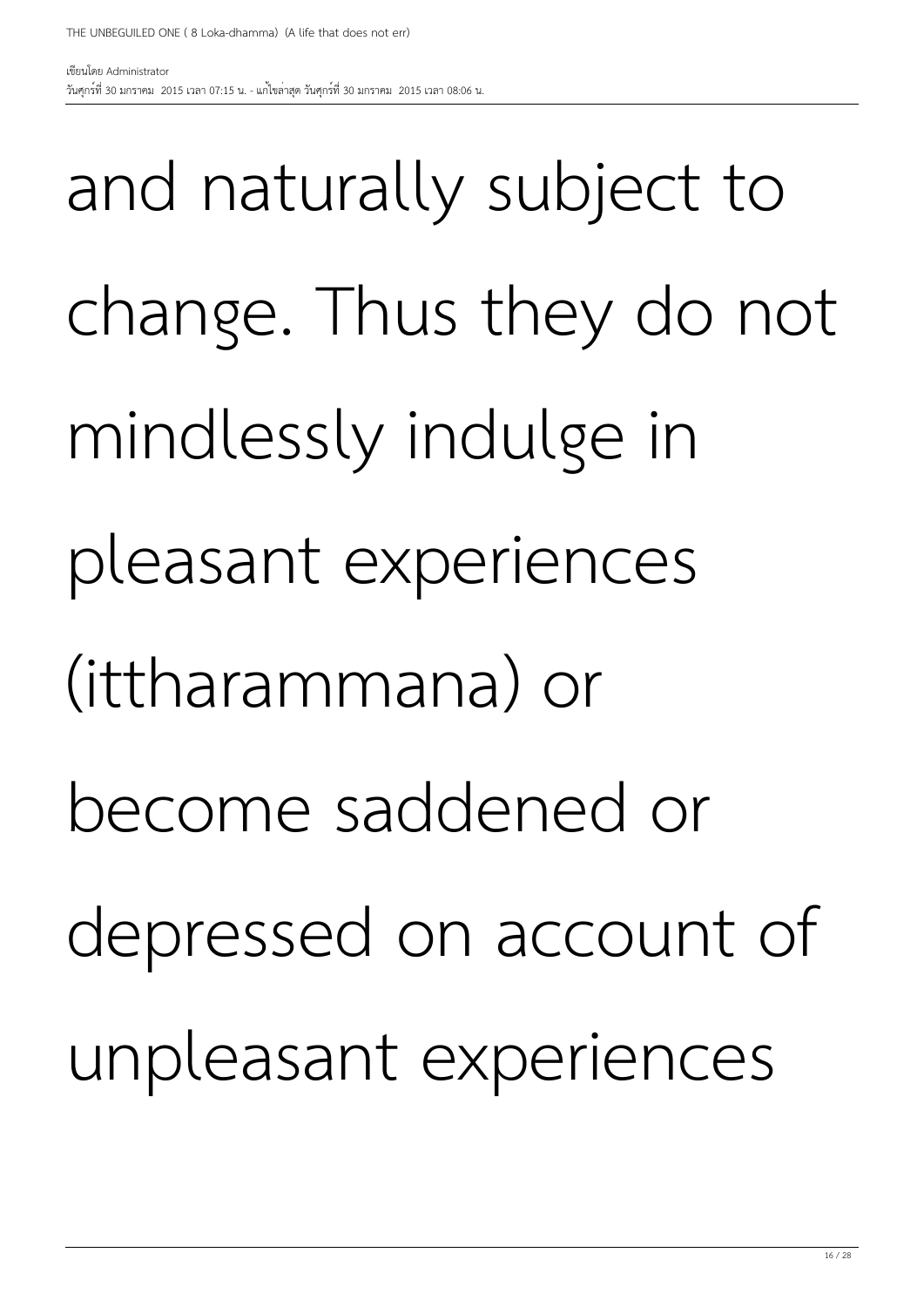(anittharammana); they abide with mindfulness and equilibrium, neither indulging in happiness nor being overwhelmed by suffering.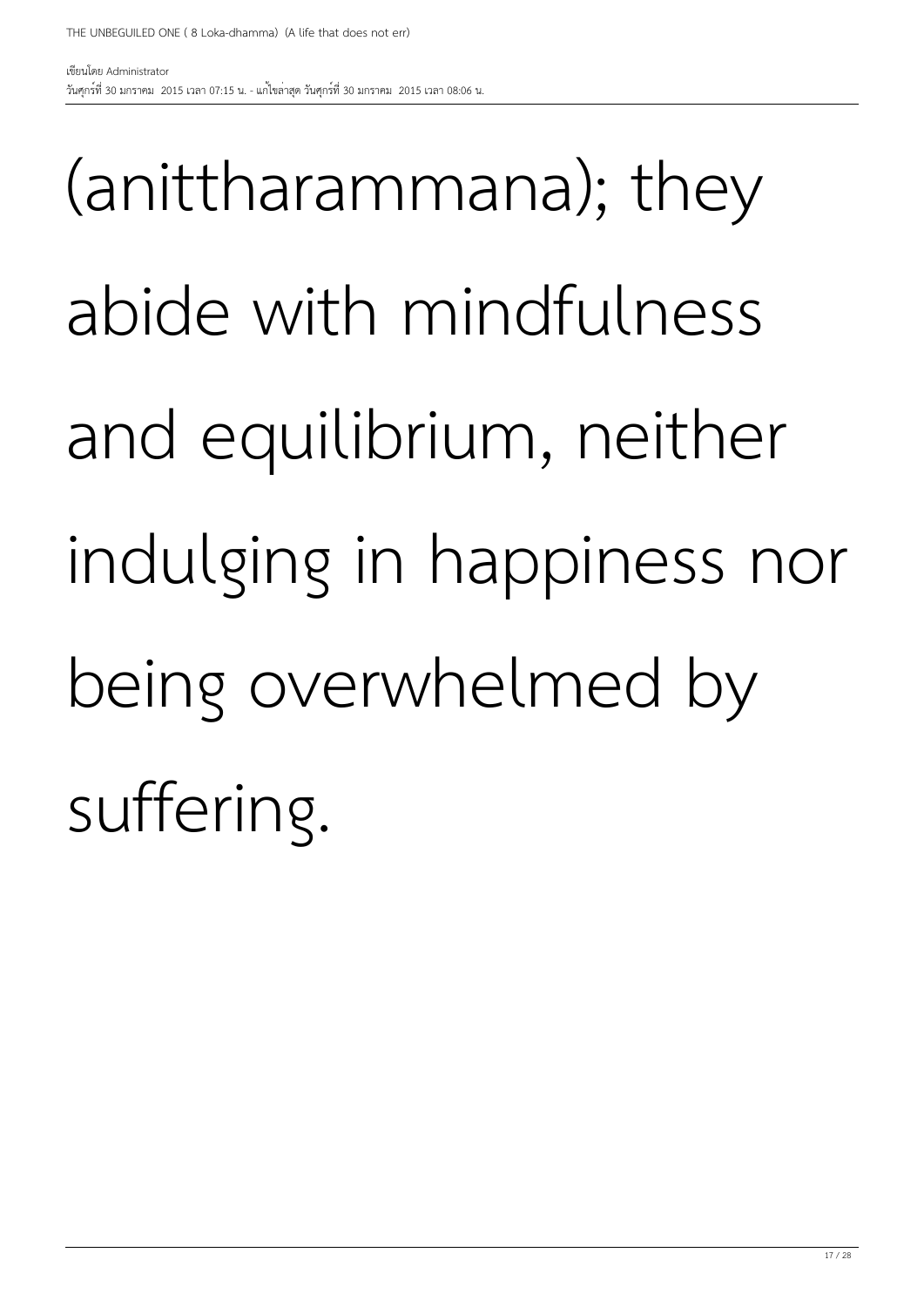วันศุกร์ที่ 30 มกราคม 2015 เวลา 07:15 น. - แก้ไขล่าสุด วันศุกร์ที่ 30 มกราคม 2015 เวลา 08:06 น.

เขียนโดย Administrator

 Moreover, the noble disciple may make use of worldly conditions. For example, he may use undesirable experiences as lessons, tests or exercises for training in his own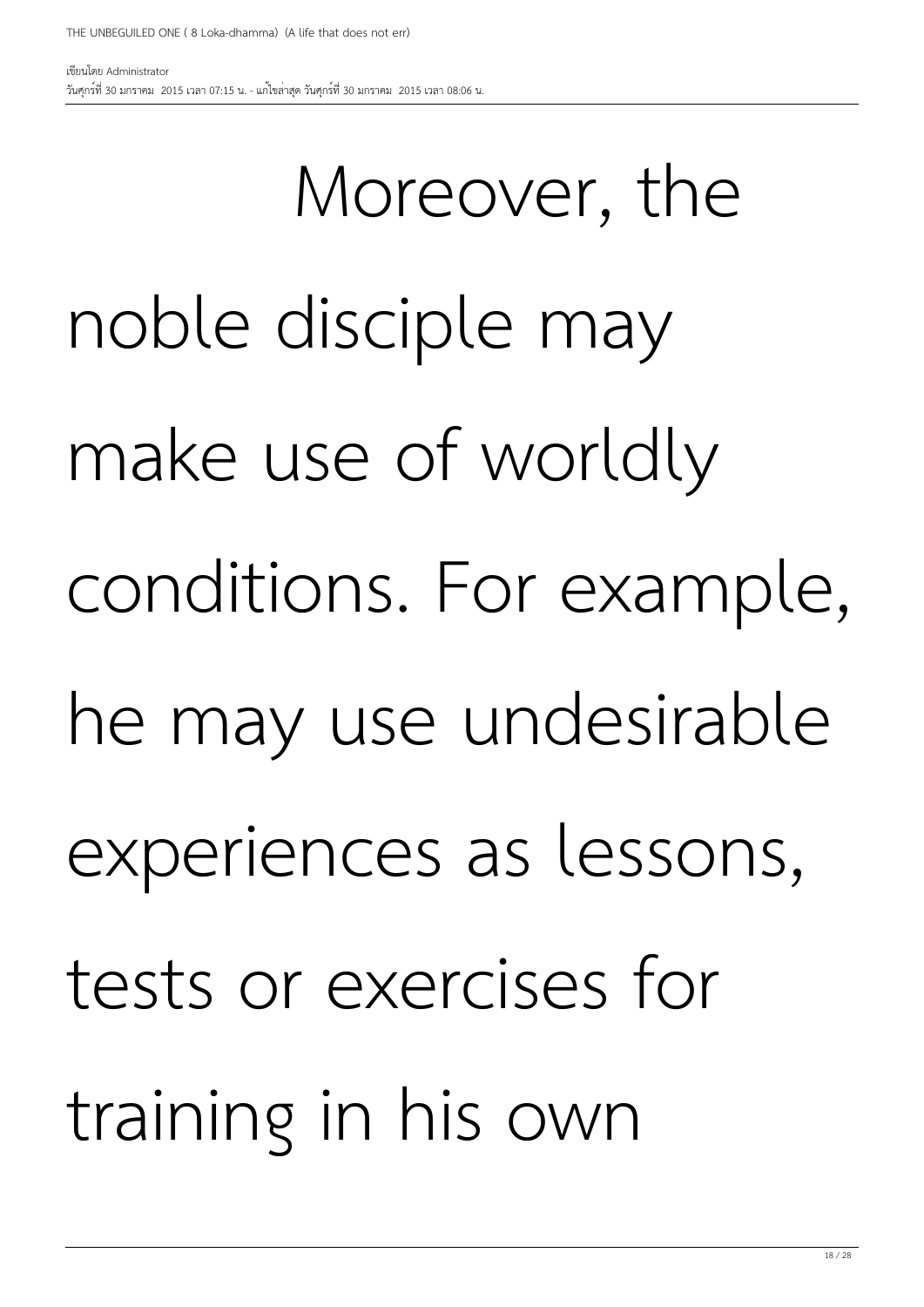self-development, or use desirable experiences as opportunities or tools for constructive action and the furtherance of beneficial activities.

THE UNBEGUILED ONE ( 8 Loka-dhamma) (A life that does not err)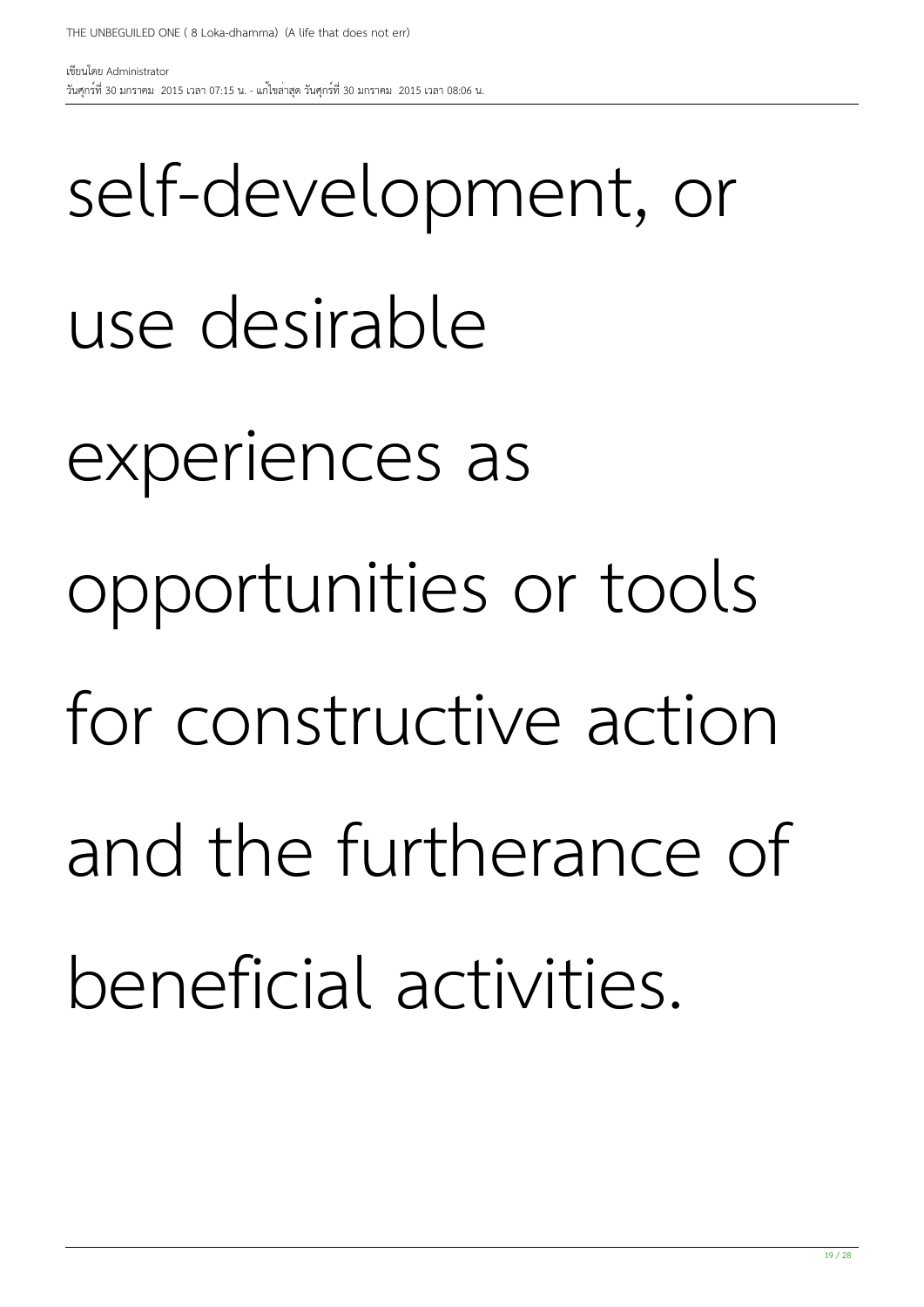Glossary

เขียนโดย Administrator วันศุกร์ที่ 30 มกราคม 2015 เวลา 07:15 น. - แก้ไขล่าสุด วันศุกร์ที่ 30 มกราคม 2015 เวลา 08:06 น.

Arahant: A person

whose heart is free

of mental effluents

(see asava) and who

is thus not destined

for future rebirth. An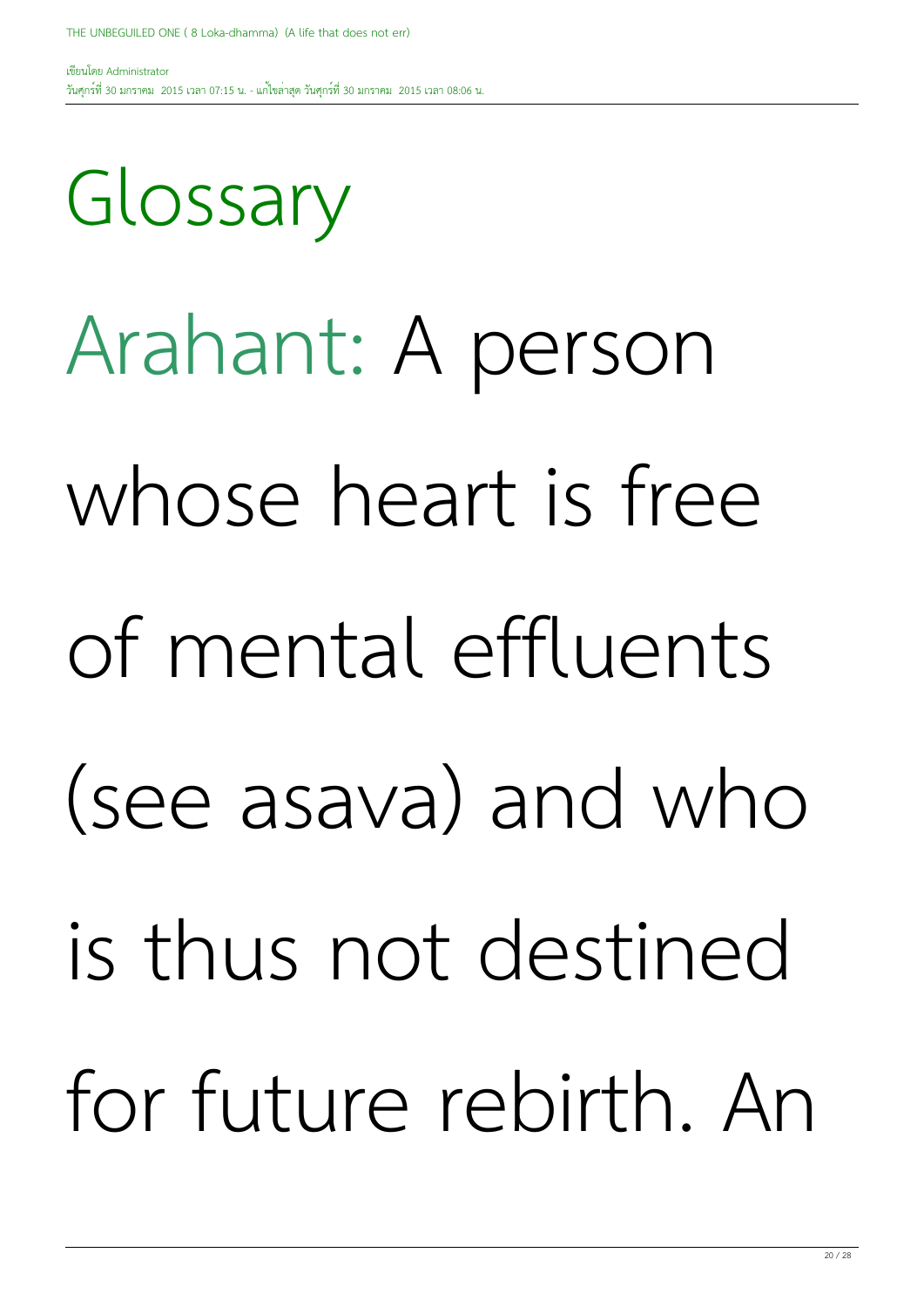## epithet for the Buddha and the highest level of his Noble Disciples.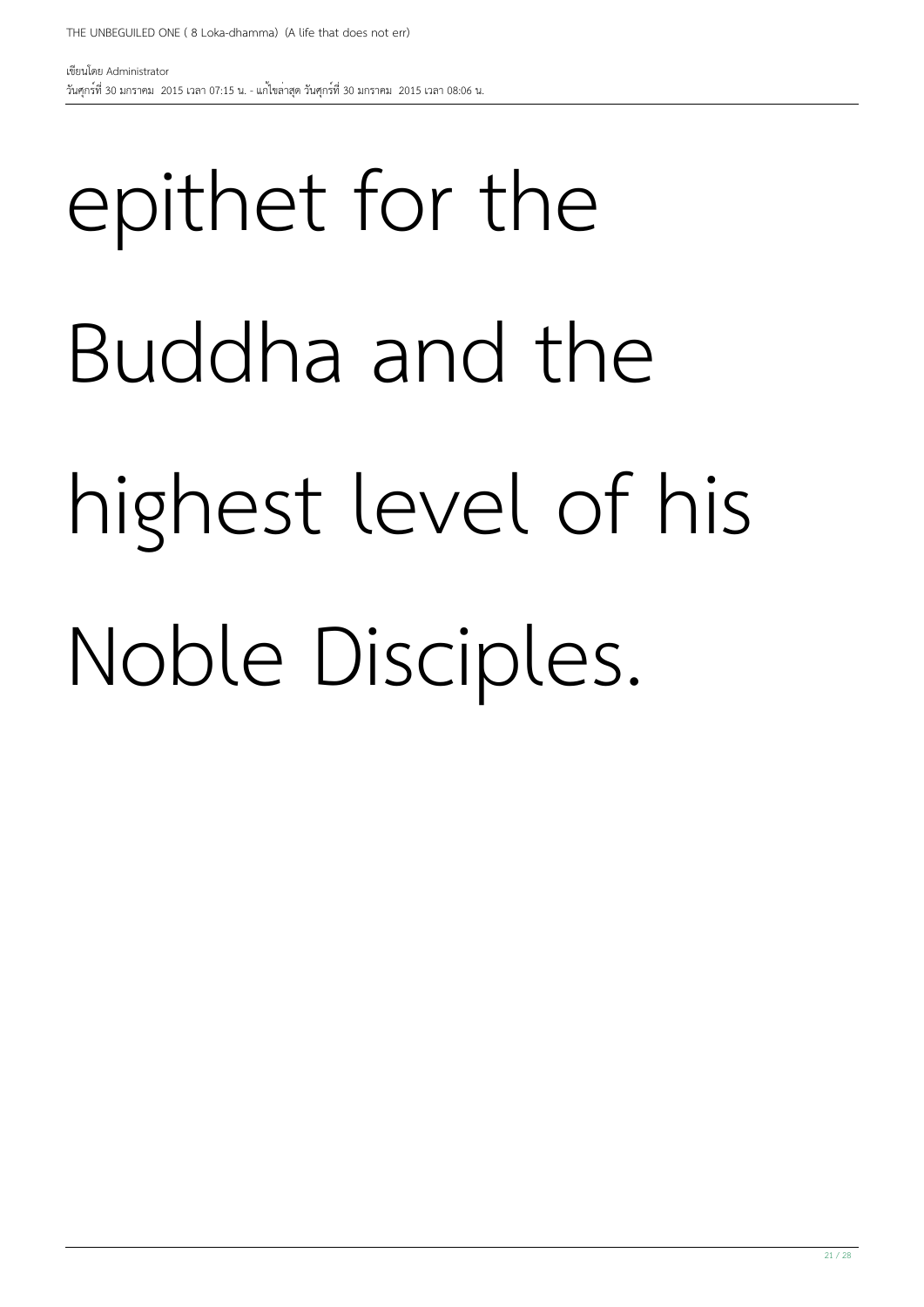# Kilesa: Defilement passion, aversion, and delusion in their various forms, which include such things as greed,

วันศุกร์ที่ 30 มกราคม 2015 เวลา 07:15 น. - แก้ไขล่าสุด วันศุกร์ที่ 30 มกราคม 2015 เวลา 08:06 น.

THE UNBEGUILED ONE ( 8 Loka-dhamma) (A life that does not err)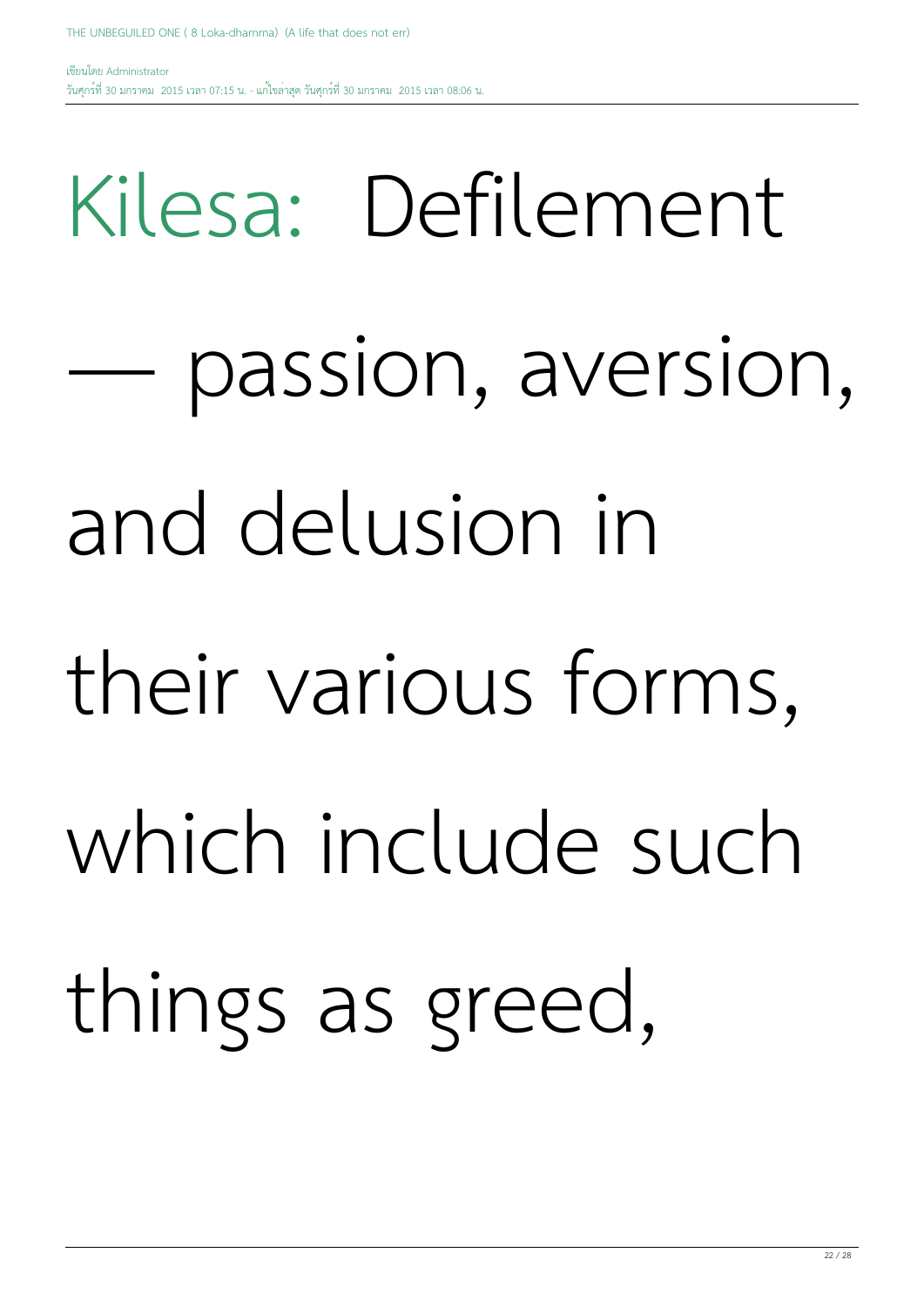## malevolence, anger, rancor, hypocrisy, arrogance, envy, miserliness, dishonesty, boastfulness,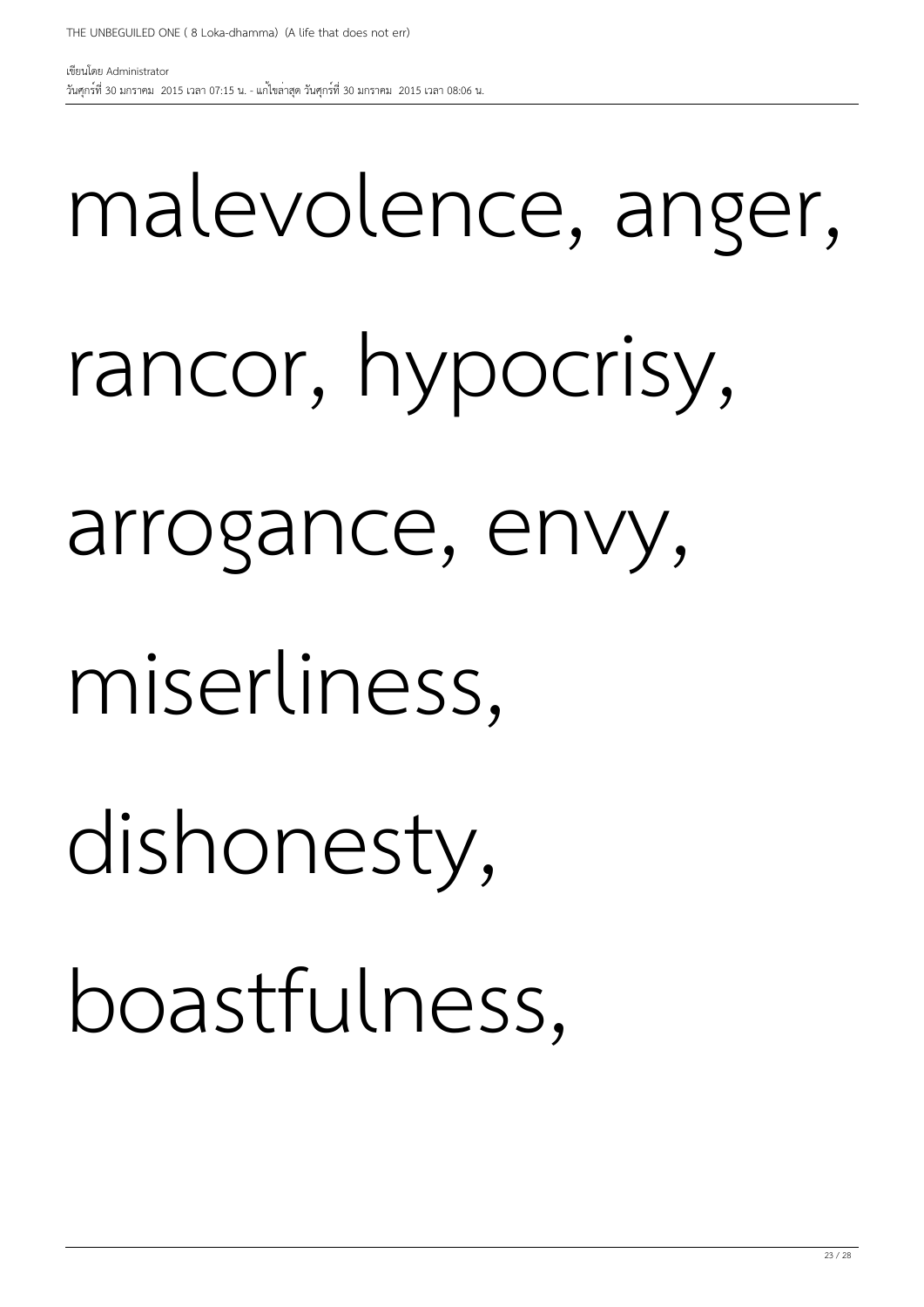24 / 28

## pride, conceit, intoxication, and

obstinacy, violence,

### complacency.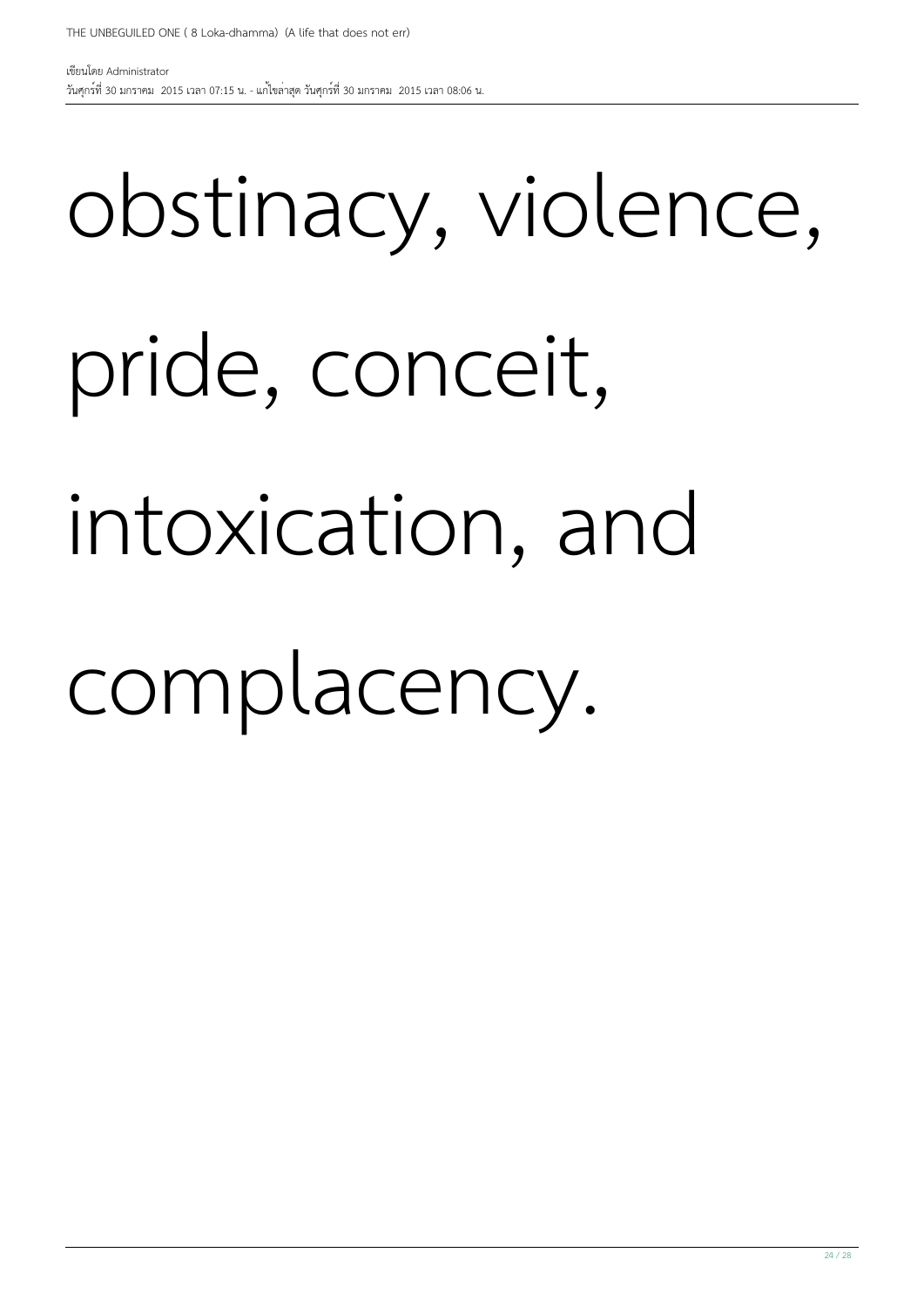Loka-dhamma:

Worldly

phenomenon —

- fortune, loss of
- fortune, status,

disgrace, praise,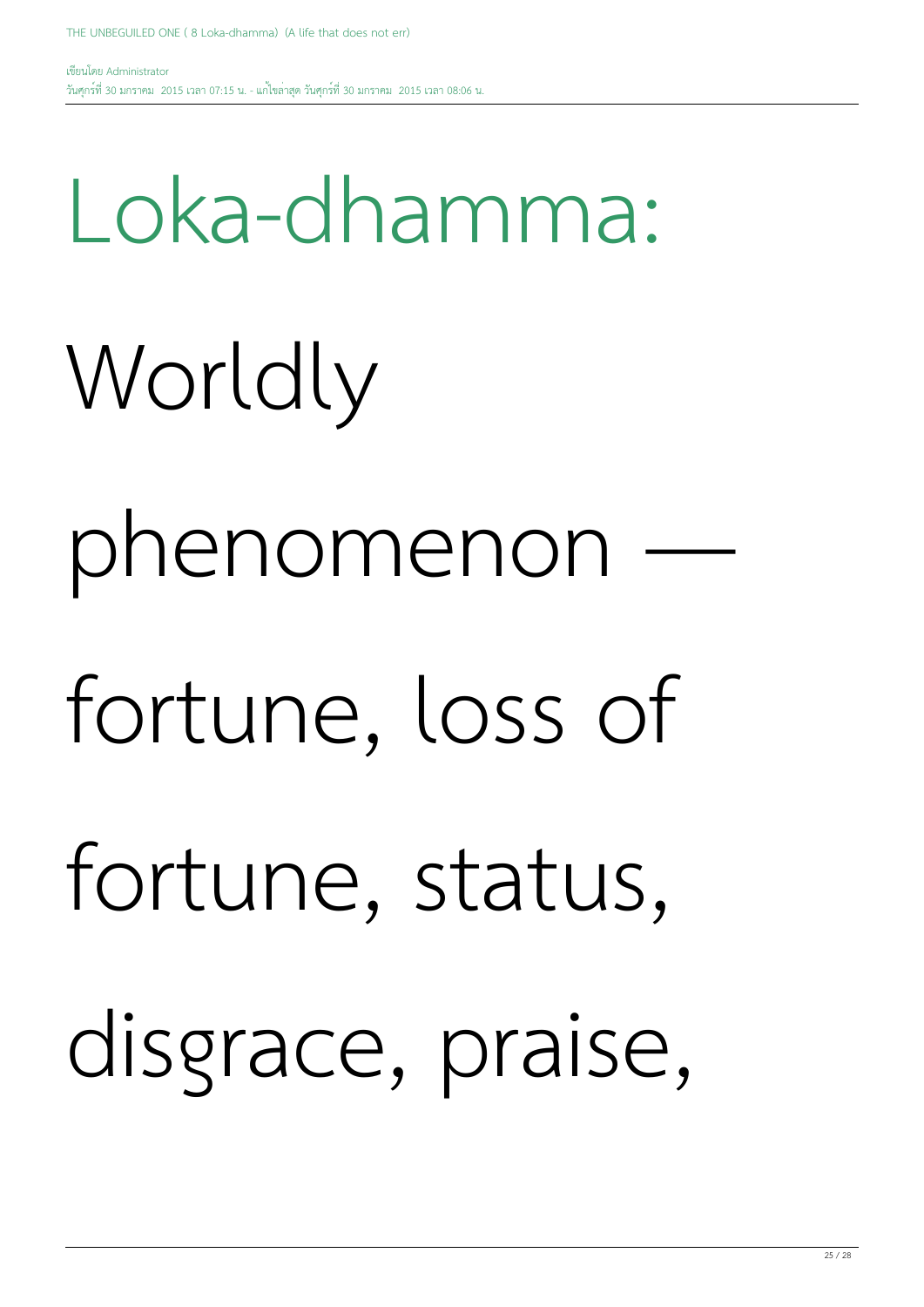## censure, pleasure, and pain.

เขียนโดย Administrator วันศุกร์ที่ 30 มกราคม 2015 เวลา 07:15 น. - แก้ไขล่าสุด วันศุกร์ที่ 30 มกราคม 2015 เวลา 08:06 น.